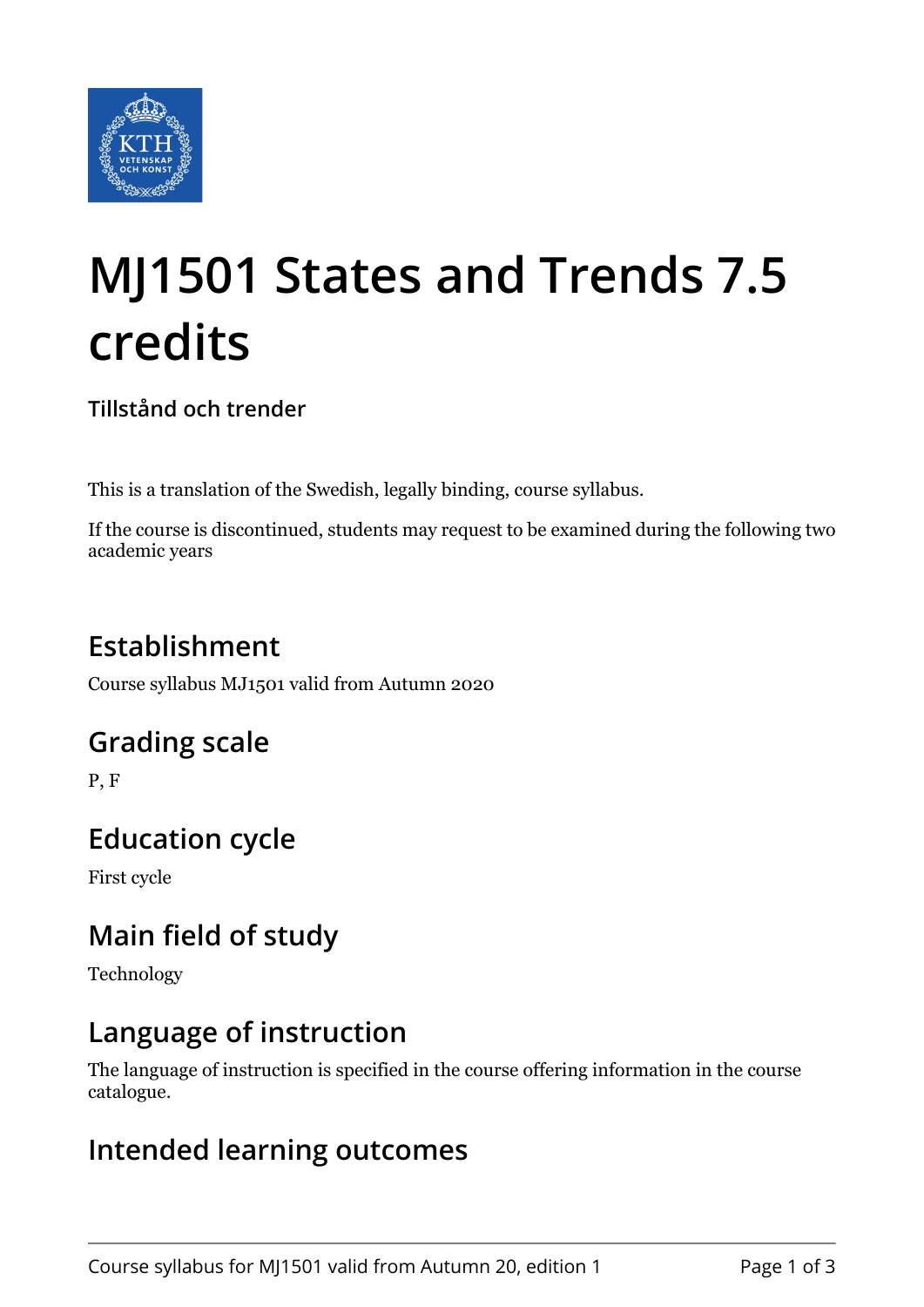The overall objective of the course is to describe, problematize and discuss state and trends in an increasingly globalized world, focusing on social, environmental and technological aspects from a broad perspective.

Upon completion of the course, the student should be able to:

- Describe and discuss current societal challenges in terms of social, environmental and technological aspects.
- Describe, discuss and comment on the central parts of a lecture, as well as provide a brief reflection and analysis of the subject area.
- Actively participate in debates on current societal challenges with various actors.
- Explain and analyse a complex societal problem in the context of an in-depth study.
- Present an in-depth study orally and in writing according to accepted scientific approach.

#### **Course contents**

#### The course is given as evening course

The course consists of a seminar series where lecturers from KTH and elsewhere share their experiences and perspectives. Each lecture contains a literature section as well as an organized discussion in small groups and a plenary discussion, where the course participants are given opportunities for reflection and discussion together with the lecturers. Important elements of the course are theory, case studies, debates and discussions. Each year, the course centers on a theme derived from current societal challenges. Examples of topics that the course has previously addressed are:

- Sustainable urban development
- Climate change
- Sustainable transport systems
- Sustainable consumption
- Today and tomorrow's energy solutions

# **Specific prerequisites**

### **Course literature**

Kurslitteraturen består av material som föreläsarna väljer ut. Detta består av forskningsartiklar och artiklar ur samhällsdebatten, och är nedladdningsbara på kursens hemsida.

### **Examination**

- INL1 Assignment, 2.0 credits, grading scale: P, F
- NÄR2 Attendance, 1.0 credits, grading scale: P, F
- PRO1 Project, 4.5 credits, grading scale: P, F